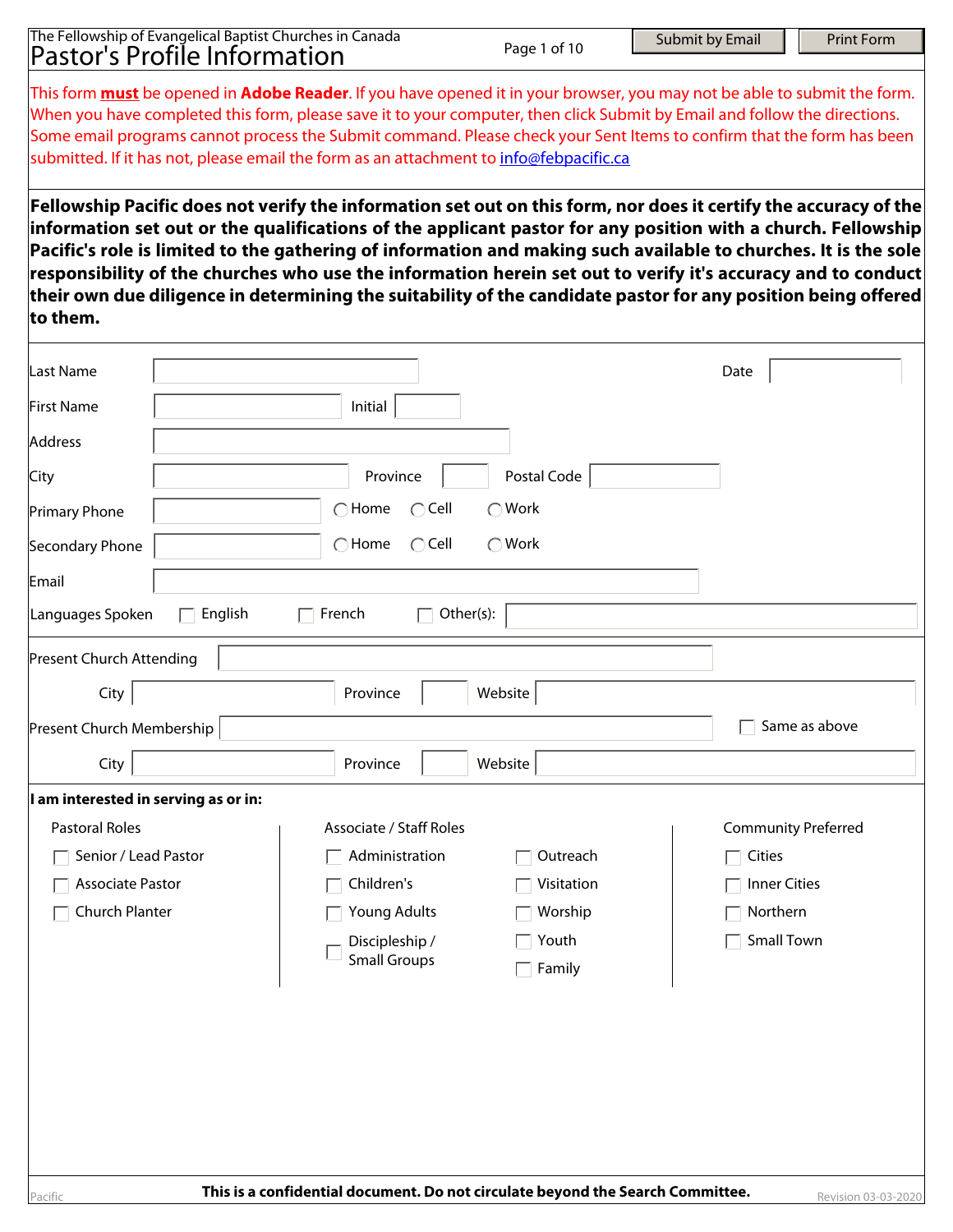| The Fellowship of Evangelical Baptist Churches in Canada<br>Pastor's Profile Information                                                                                                                                     |                                                                                | Page 2 of 10                   | Submit by Email                 | <b>Print Form</b>   |
|------------------------------------------------------------------------------------------------------------------------------------------------------------------------------------------------------------------------------|--------------------------------------------------------------------------------|--------------------------------|---------------------------------|---------------------|
|                                                                                                                                                                                                                              |                                                                                |                                |                                 |                     |
| <b>PROFESSIONAL EXPERIENCE</b>                                                                                                                                                                                               |                                                                                |                                |                                 |                     |
| Date of Ordination                                                                                                                                                                                                           | By which church?                                                               |                                |                                 |                     |
|                                                                                                                                                                                                                              |                                                                                |                                |                                 |                     |
| List experience in churches giving length of service and position. If part-time, indicate. If you are a Seminary student, give primary<br>experience during your field service or internship. (most recent experience first) |                                                                                |                                |                                 |                     |
|                                                                                                                                                                                                                              |                                                                                |                                | Average<br>Sunday AM            | From<br>To          |
| Church                                                                                                                                                                                                                       |                                                                                | Position                       | Attendance                      | MM/YY<br>MM/YY      |
|                                                                                                                                                                                                                              |                                                                                |                                |                                 |                     |
|                                                                                                                                                                                                                              |                                                                                |                                |                                 |                     |
|                                                                                                                                                                                                                              |                                                                                |                                |                                 |                     |
|                                                                                                                                                                                                                              |                                                                                |                                |                                 |                     |
|                                                                                                                                                                                                                              |                                                                                |                                |                                 |                     |
|                                                                                                                                                                                                                              |                                                                                |                                |                                 |                     |
|                                                                                                                                                                                                                              |                                                                                |                                |                                 |                     |
|                                                                                                                                                                                                                              |                                                                                |                                |                                 |                     |
| <b>BASIC BIOGRAPHICAL DATA</b>                                                                                                                                                                                               |                                                                                |                                |                                 |                     |
| Married?<br>$\bigcirc$ Yes<br>$\bigcirc$ No                                                                                                                                                                                  | If yes, Wedding Date                                                           |                                |                                 |                     |
| Spouse's Full Name                                                                                                                                                                                                           |                                                                                |                                |                                 |                     |
|                                                                                                                                                                                                                              |                                                                                |                                |                                 |                     |
| Have you been divorced?<br>$\bigcirc$ Yes                                                                                                                                                                                    | $\bigcirc$ No                                                                  | Has your spouse been divorced? | $\bigcirc$ Yes<br>$\bigcirc$ No |                     |
| If yes, include a brief statement here                                                                                                                                                                                       |                                                                                |                                |                                 |                     |
|                                                                                                                                                                                                                              |                                                                                |                                |                                 |                     |
|                                                                                                                                                                                                                              |                                                                                |                                |                                 |                     |
|                                                                                                                                                                                                                              |                                                                                |                                |                                 |                     |
| Names and year of birth of your children:                                                                                                                                                                                    |                                                                                |                                |                                 |                     |
| Name                                                                                                                                                                                                                         | Year                                                                           |                                | Name                            | Year                |
|                                                                                                                                                                                                                              |                                                                                |                                |                                 |                     |
|                                                                                                                                                                                                                              |                                                                                |                                |                                 |                     |
|                                                                                                                                                                                                                              |                                                                                |                                |                                 |                     |
|                                                                                                                                                                                                                              |                                                                                |                                |                                 |                     |
|                                                                                                                                                                                                                              |                                                                                |                                |                                 |                     |
| Your Education (from highest back):                                                                                                                                                                                          |                                                                                |                                |                                 |                     |
|                                                                                                                                                                                                                              |                                                                                |                                |                                 |                     |
| Institution                                                                                                                                                                                                                  |                                                                                | Degree / Diploma               | <b>Graduation Date</b>          |                     |
|                                                                                                                                                                                                                              |                                                                                |                                |                                 |                     |
|                                                                                                                                                                                                                              |                                                                                |                                |                                 |                     |
|                                                                                                                                                                                                                              |                                                                                |                                |                                 |                     |
|                                                                                                                                                                                                                              |                                                                                |                                |                                 |                     |
|                                                                                                                                                                                                                              |                                                                                |                                |                                 |                     |
|                                                                                                                                                                                                                              |                                                                                |                                |                                 |                     |
|                                                                                                                                                                                                                              |                                                                                |                                |                                 |                     |
| Pacific                                                                                                                                                                                                                      | This is a confidential document. Do not circulate beyond the Search Committee. |                                |                                 | Revision 03-03-2020 |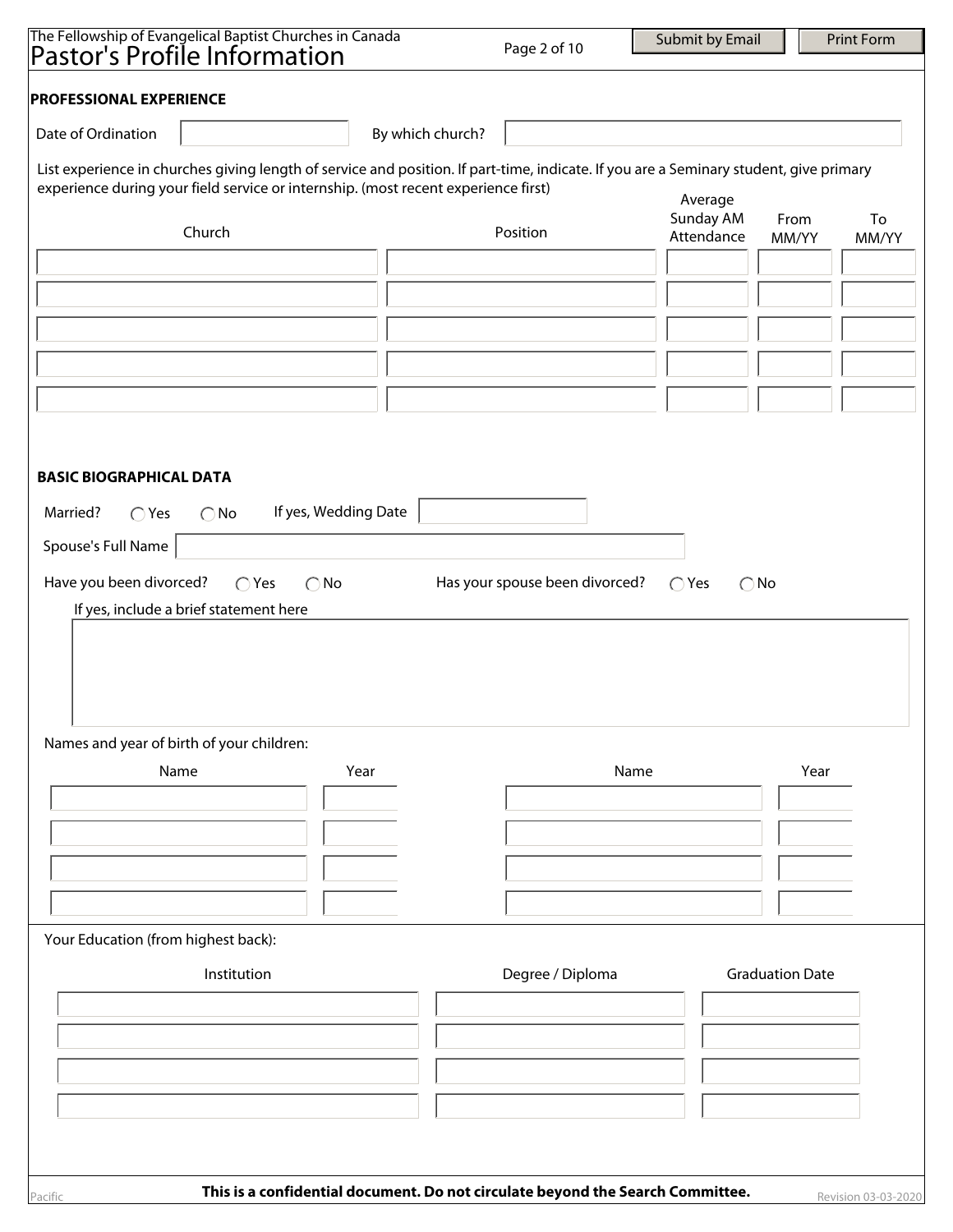| The Fellowship of Evangelical Baptist Churches in Canada<br>Pastor's Profile Information | Page 3 of 10 | Submit by Email | <b>Print Form</b> |
|------------------------------------------------------------------------------------------|--------------|-----------------|-------------------|
|                                                                                          |              |                 |                   |

Give a *brief* summary of your conversion, believer's baptism, spiritual experience and call to the ministry:

### **CODE OF ETHICS**

#### **1. RELATIONSHIP TO GOD**

I will seek to fulfill my duty to watch over my congregation as one who must give account to God (Heb. 13:17). By the power of the Holy Spirit, I will seek to be the pastor God has called me to be. I will strive faithfully to keep my personal quiet time and seek to walk closely with my God.

#### **2. RELATIONSHIP TO MY FAMILY**

I will seek to fulfill my duties to my family as given in 1 Tim. 3:2-5, namely: to be lovingly faithful to my wife, as a one-woman man', to be selfcontrolled; to pursue purity; to be gentle; to manage my family well; to discipline my children in such a way that they will respect me.

#### **3**. **RELATIONSHIP TO MY CHURCH**

I will seek to carry out my pastoral function in the light of 2 Tim. 4:1-2, namely; to preach the Word; to keep prepared in all seasons -, to correct, rebuke, and encourage - to exercise patience. If my personal convictions or practices should change in the process of time, and come to differ from my church's doctrinal statement or covenant, I will notify the church through my resignation.

I will, with my resignation, sever my pastoral relations with former parishioners, and will not make pastoral contact within the field of my successors without their knowledge and consent.

Having accepted a pastorate, I will not use my influence to alienate the church, or any portion thereof from its denominational loyalty and support. If my convictions change from those commonly held by our denomination, I will be honourable enough to withdraw.

#### **4. RELATIONSHIP TO THE COMMUNITY**

I will seek to maintain a good reputation in the community as stated in 1 Tim. 3:7. 1 will fulfill all financial obligations; obey government laws and regulations not contrary to Scripture; contribute as much as possible to the life and welfare of the community. I will seek to be a man of integrity (Rom. 12:17) in all my dealings with others, and above reproach in morals and relationships with men and women.

### **5. RELATIONSHIP TO THE FELLOWSHIP OF EVANGELICAL BAPTIST CHURCHES IN CANADA**

Because the church I serve is affiliated with the Fellowship, I will participate wholeheartedly in the life of the Fellowship by: praying for God's blessing on its life, witness and ministry; and will encourage my church participate in all the missionary outreaches of the Fellowship. If I change my doctrinal convictions so as to disagree with the Fellowship Statement of Faith, I will notify my church Board through my resignation. Should I leave for any reason and enter another pastoral ministry, it would be viewed by regional leadership, as not being in a location that would attract those from my former congregation.

 $\Box$  I agree with the Code of Ethics.

#### Comments

acific **This is a confidential document. Do not circulate beyond the Search Committee.** Revision 03-03-2020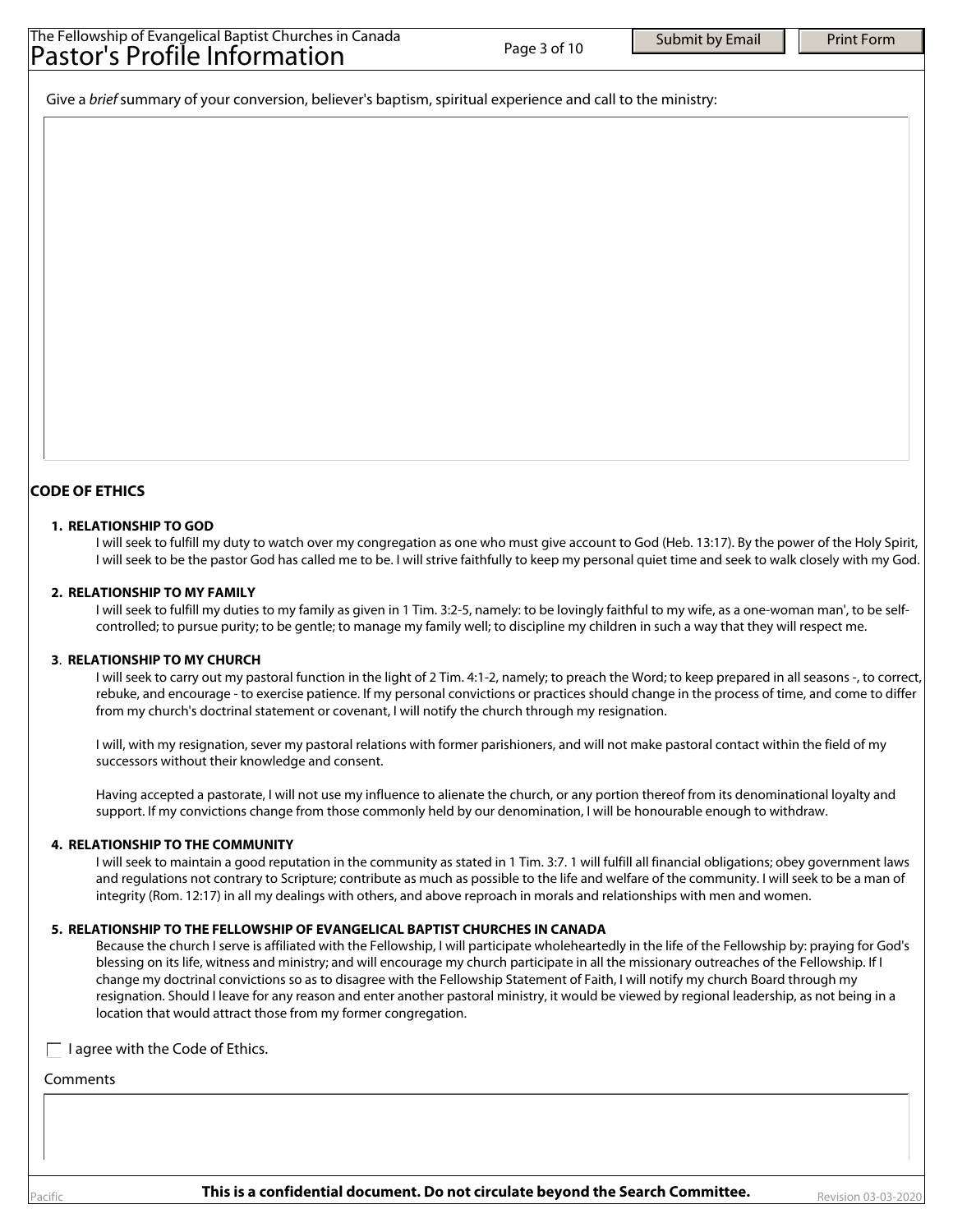# The Fellowship of Evangelical Baptist Churches in Canada Pastor's Profile Information

#### **WHAT WE BELIEVE Statement of Faith**

The Fellowship of Evangelical Baptist Churches in Canada

1. BIBLE: We believe the Bible to be the complete Word of God; that the sixty six books, as originally written, comprising the Old and New Testaments were verbally inspired by the Spirit of God and were entirely free from error; that the Bible is the final authority in all matters of faith and practice and the true basis of Christian union.

2. GOD: We believe in one God, Creator of all, holy, sovereign, eternal, existing in three equal Persons, the Father, the Son, and the Holy Spirit.

3. CHRIST: We believe in the absolute and essential deity of Jesus Christ, in His eternal existence with the Father in pre incarnate glory, in His virgin birth, sinless life, substitutionary death, bodily resurrection, triumphant ascension, mediatorial ministry and personal return.

4. THE HOLY SPIRIT: We believe in the absolute and essential deity and personality of the Holy Spirit Who convinces of sin, of righteousness and of judgment, Who regenerates, sanctifies, illuminates and comforts those who believe in Jesus Christ.

5. SATAN: We believe that Satan exists as an evil personality, the originator of sin, the archenemy of God and man.

6. MAN: We believe that man was divinely created in the image of God; that he sinned, becoming guilty before God, resulting in total depravity, thereby incurring physical and spiritual death.

7. SALVATION: We believe that salvation is by the sovereign, electing grace of God; that by the appointment of the Father, Christ voluntarily suffered a vicarious, expiatory and propitiatory death; that justification is by faith alone in the all sufficient sacrifice and resurrection of the Lord Jesus Christ and that those whom God has effectually called shall be divinely preserved and finally perfected in the image of the Lord.

8. FUTURE THINGS: We believe in the personal, bodily and glorious return of the Lord Jesus Christ; in the bodily resurrection of the just and unjust; in the eternal blessedness of the redeemed and in the judgment and conscious, eternal punishment of the wicked.

9. THE LOCAL CHURCH: We believe that a church is a company of immersed believers, called out of the world, separated unto the Lord Jesus, voluntarily associated for the ministry of the Word, the mutual edification of its members, the propagation of the faith and the observance of the ordinances. We believe it is a sovereign, independent body, exercising its own divinely awarded gifts, precepts and privileges under the Lordship of Christ, the Great Head of the church. We believe that its officers are pastors and deacons.

10. ORDINANCES: We believe that there are only two ordinances for the church regularly observed in the New Testament in the following order:

- 1. Baptism which is the immersion of the believer in water, whereby he obeys Christ's command and set forth his identification with Christ in His death, burial and resurrection;
- 2. The Lord's Supper which is the memorial wherein the believer partakes of the two elements, bread and wine, which symbolize the Lord's body and shed blood, proclaiming His death until He comes.

11. CHURCH AND STATE: We believe in the entire separation of church and state.

12. RELIGIOUS LIBERTY: We believe in religious liberty , that every man has the right to practise and propagate his beliefs.

13. THE LORD'S DAY: We believe that the first day of the week is the Lord's day and that, in a special sense, it is the divinely appointed day for worship and spiritual exercise.

14. CIVIL GOVERNMENT: We believe that civil government is of divine appointment for the interest and good order of society, that magistrates are to be prayed for, conscientiously honoured and obeyed, except only in the things opposed to the will of our Lord Jesus Christ, Who is the only Lord of the conscience and Prince of the kings of the earth.

 $\Box$  I agree with the Statement of Faith of The Fellowship of Evangelical Baptist Church in Canada.

Is there any wording with which you are not comfortable?

See https://www.febpacific.ca/articles-of-faith for the Fellowship Pacific Statement of Faith.

acific **This is a confidential document. Do not circulate beyond the Search Committee.** Revision 03-03-2020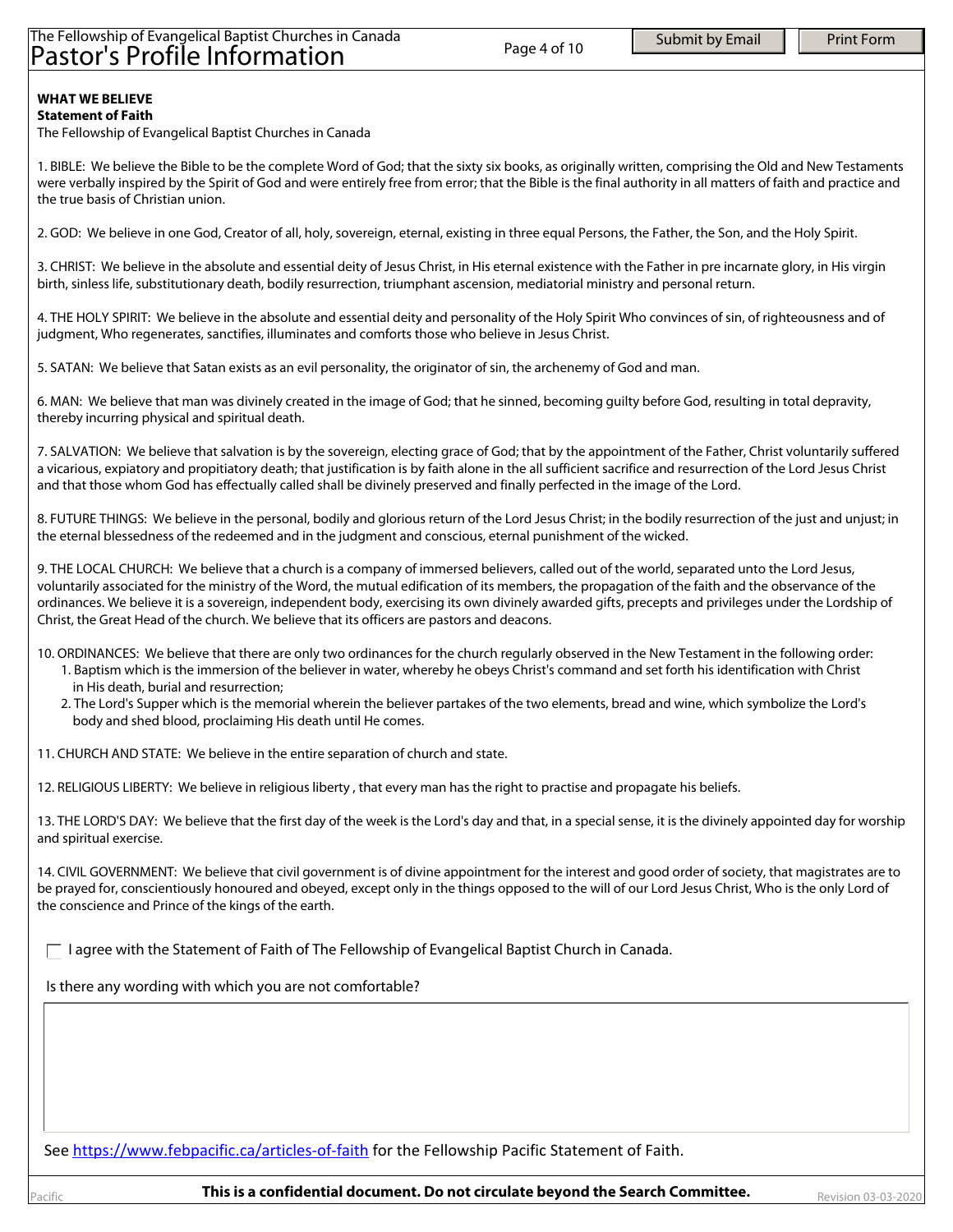| The Fellowship of Evangelical Baptist Churches in Canada<br>Pastor's Profile Information                    | Page 5 of 10 | Submit by Email | <b>Print Form</b> |
|-------------------------------------------------------------------------------------------------------------|--------------|-----------------|-------------------|
| Other ministry experience: missionary service, chaplaincy, etc. (Specify type of service, place and length) |              |                 |                   |
|                                                                                                             |              |                 |                   |
|                                                                                                             |              |                 |                   |
| List and describe specialized ministries you have served in.                                                |              |                 |                   |
|                                                                                                             |              |                 |                   |
| What is your philosophy of developing leaders?                                                              |              |                 |                   |
|                                                                                                             |              |                 |                   |
|                                                                                                             |              |                 |                   |
| Have you been with a church through a building program?                                                     |              |                 |                   |
|                                                                                                             |              |                 |                   |
|                                                                                                             |              |                 |                   |
| List secular work that has helped in preparation for your ministry.                                         |              |                 |                   |
|                                                                                                             |              |                 |                   |
| Are you interested in or open to a bi-vocational ministry?                                                  |              |                 |                   |
|                                                                                                             |              |                 |                   |
|                                                                                                             |              |                 |                   |
| What do you perceive your role as a pastor to be?                                                           |              |                 |                   |
|                                                                                                             |              |                 |                   |
| List ministry highlights.                                                                                   |              |                 |                   |
|                                                                                                             |              |                 |                   |
|                                                                                                             |              |                 |                   |
|                                                                                                             |              |                 |                   |
|                                                                                                             |              |                 |                   |
| This is a confidential desument. De not siveulate heyend the Coarsh Committee                               |              |                 |                   |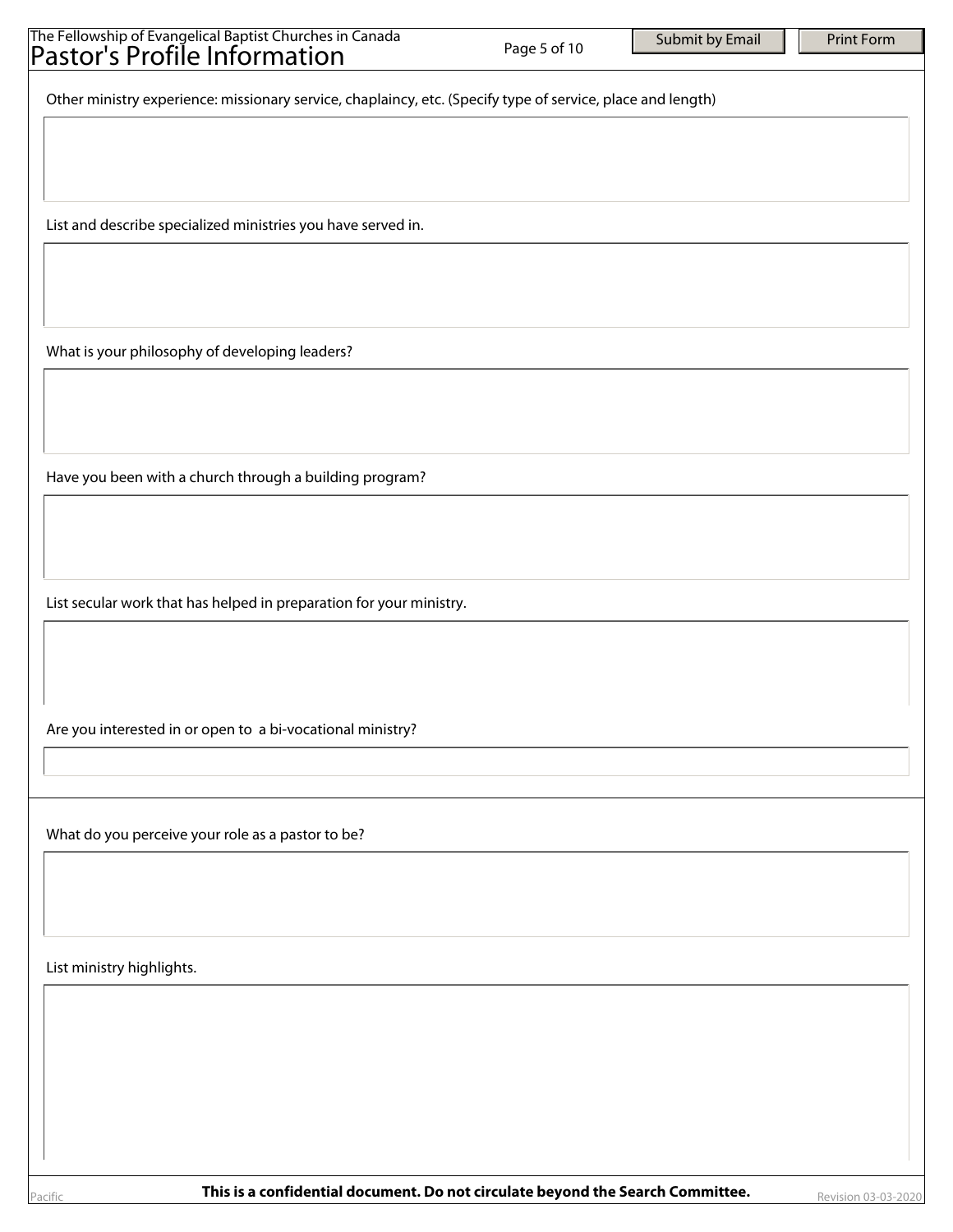| The Fellowship of Evangelical Baptist Churches in Canada<br>Pastor's Profile Information                                                                                                                                               | Page 6 of 10 | Submit by Email | <b>Print Form</b> |
|----------------------------------------------------------------------------------------------------------------------------------------------------------------------------------------------------------------------------------------|--------------|-----------------|-------------------|
| Describe your expectations and philosophy of team relationships within a multiple staff. Identify whether your perspective is from<br>that of the senior pastor or one of the team members.                                            |              |                 |                   |
|                                                                                                                                                                                                                                        |              |                 |                   |
|                                                                                                                                                                                                                                        |              |                 |                   |
|                                                                                                                                                                                                                                        |              |                 |                   |
| List your primary spiritual gifts.                                                                                                                                                                                                     |              |                 |                   |
|                                                                                                                                                                                                                                        |              |                 |                   |
| Have you had experience church planting? If so, please comment.                                                                                                                                                                        |              |                 |                   |
|                                                                                                                                                                                                                                        |              |                 |                   |
|                                                                                                                                                                                                                                        |              |                 |                   |
|                                                                                                                                                                                                                                        |              |                 |                   |
| Why do you wish to serve a church in The Fellowship of Evangelical Baptist Churches in Canada?                                                                                                                                         |              |                 |                   |
|                                                                                                                                                                                                                                        |              |                 |                   |
|                                                                                                                                                                                                                                        |              |                 |                   |
| Describe how you would personally support and encourage the church in which you would serve to participate in and support<br>financially national and regional ministries of The Fellowship of Evangelical Baptist Churches in Canada. |              |                 |                   |
|                                                                                                                                                                                                                                        |              |                 |                   |
|                                                                                                                                                                                                                                        |              |                 |                   |
| List denominational, missionary, community and other activities or organizations in which you have participated recently.                                                                                                              |              |                 |                   |
|                                                                                                                                                                                                                                        |              |                 |                   |
|                                                                                                                                                                                                                                        |              |                 |                   |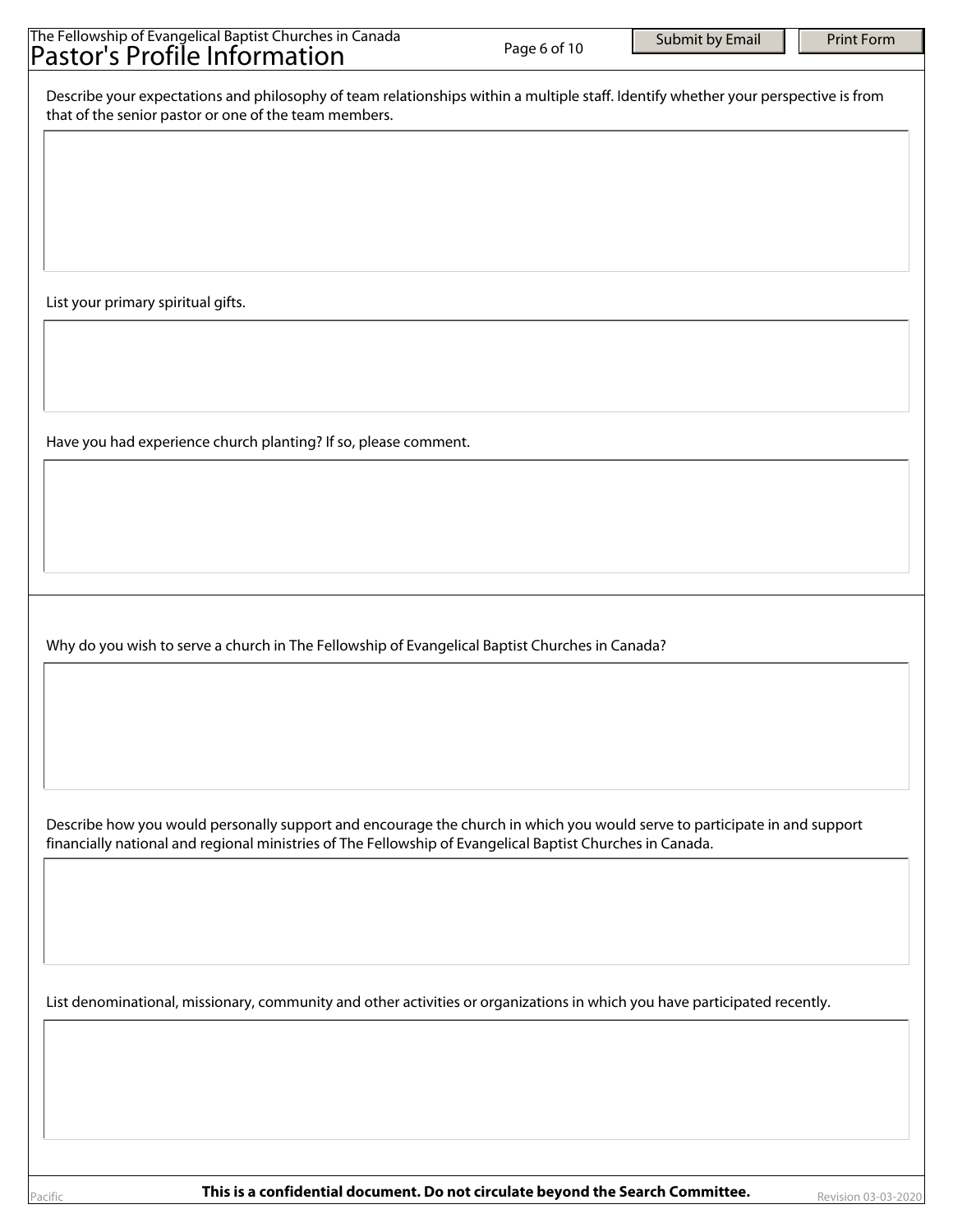|                                                                                                                                                                                                                                                                                                                | The Fellowship of Evangelical Baptist Churches in Canada<br><b>Pastor's Profile Information</b> |                                                                                            | Page 7 of 10                                                             | Submit by Email                                                       | <b>Print Form</b>                                                               |  |  |
|----------------------------------------------------------------------------------------------------------------------------------------------------------------------------------------------------------------------------------------------------------------------------------------------------------------|-------------------------------------------------------------------------------------------------|--------------------------------------------------------------------------------------------|--------------------------------------------------------------------------|-----------------------------------------------------------------------|---------------------------------------------------------------------------------|--|--|
|                                                                                                                                                                                                                                                                                                                |                                                                                                 |                                                                                            |                                                                          |                                                                       |                                                                                 |  |  |
| <b>INDICATION OF YOUR POSITION OR PREFERENCES</b><br>Please check the answer or answers that best describe(s) your position. In areas which you feel you need to respond more fully or<br>where you sense that checking might cause confusion, please comment in the space provided at the end of the section. |                                                                                                 |                                                                                            |                                                                          |                                                                       |                                                                                 |  |  |
| <b>Personal</b>                                                                                                                                                                                                                                                                                                |                                                                                                 |                                                                                            |                                                                          |                                                                       |                                                                                 |  |  |
| Devotional Life                                                                                                                                                                                                                                                                                                | Try to spend some<br>time daily in the Word<br>and prayer.                                      | Have a consistent and<br>significant devotional<br>life.                                   | Scripture.                                                               | Regularly memorize                                                    | Include readings from<br>devotional books, etc.                                 |  |  |
| Hospitality                                                                                                                                                                                                                                                                                                    | Our home is where we<br>can have our privacy.                                                   | Occasionally have<br>company.                                                              | in our home.                                                             | Regularly have people                                                 | Our home is known as<br>a place where people<br>can come uninvited.             |  |  |
| Mentor                                                                                                                                                                                                                                                                                                         | I have been discipled.                                                                          | I have been mentored.                                                                      | I have a mentor.                                                         |                                                                       | I would like a mentor.                                                          |  |  |
| Comments                                                                                                                                                                                                                                                                                                       |                                                                                                 |                                                                                            |                                                                          |                                                                       |                                                                                 |  |  |
|                                                                                                                                                                                                                                                                                                                |                                                                                                 |                                                                                            |                                                                          |                                                                       |                                                                                 |  |  |
| <b>Ministry</b>                                                                                                                                                                                                                                                                                                |                                                                                                 |                                                                                            |                                                                          |                                                                       |                                                                                 |  |  |
| <b>Missions</b>                                                                                                                                                                                                                                                                                                | Promote Fellowship<br>Home, French and<br>Foreign missions                                      | Promote inter-<br>denominational<br>missions                                               | missions                                                                 | Promote Fellowship &<br>inter-denominational                          | Have favourite<br>missions I would want<br>a church to support                  |  |  |
| Style of Worship                                                                                                                                                                                                                                                                                               | Traditional                                                                                     | Contemporary<br><b>Worship Songs</b>                                                       | but no drums                                                             | Variety of instruments                                                | Variety of instruments<br>including drums                                       |  |  |
| Continuing<br>Education                                                                                                                                                                                                                                                                                        | Have completed my<br>training other than for<br>personal study                                  | Am enrolled or<br>planning to enroll in<br>ongoing course work                             | Need to be able to<br>attend personal<br>development<br>seminars, etc.   | Other                                                                 |                                                                                 |  |  |
| Counselling                                                                                                                                                                                                                                                                                                    | Prefer to counsel<br>through preaching<br>ministry                                              | Would be happy to<br>have a qualified<br>Christian counsellor and<br>refer most situations | most of the<br>extreme cases                                             | Am comfortable to do<br>counselling and refer<br>counsellor           | Am desirous of passing<br>on long-term counselling<br>situations to a qualified |  |  |
| Personal<br>Evangelism                                                                                                                                                                                                                                                                                         | Do much of my<br>evangelism through<br>the pulpit                                               | Am most comfortable<br>with developing<br>lifestyle evangelism                             | Do door-to-door<br>visitation with the<br>specific goal of<br>evangelism |                                                                       | Personal evangelism is<br>not my strength                                       |  |  |
| Evangelism<br><b>Training</b>                                                                                                                                                                                                                                                                                  | Have trained others                                                                             | Unable to train others                                                                     | others                                                                   | Have a plan to train<br>Other                                         |                                                                                 |  |  |
| Preaching                                                                                                                                                                                                                                                                                                      | Prefer to deal with<br>themes from Scripture                                                    | Prefer to preach some<br>topical themes as well<br>as working through<br>passages          |                                                                          | Prefer to preach series<br>through Bible books<br>or lengthy passages | Attempt to integrate<br>visual media into<br>presentation                       |  |  |
| Reading and<br>Study                                                                                                                                                                                                                                                                                           | Am not a reader                                                                                 | Read for sermon<br>preparation                                                             | Enjoy reading and<br>read widely                                         |                                                                       | Significant reading on<br>theology and religion                                 |  |  |
| Discipleship                                                                                                                                                                                                                                                                                                   | Have discipled a new<br>convert                                                                 | Have a plan to disciple<br>others                                                          | make disciples                                                           | Have trained others to                                                | Have a plan to train<br>disciple makers                                         |  |  |
| <b>User of Computer</b>                                                                                                                                                                                                                                                                                        | Proficient                                                                                      | Acceptable                                                                                 |                                                                          | Minimal experience                                                    | No experience                                                                   |  |  |

**Pacific This is a confidential document. Do not circulate beyond the Search Committee.** Revision 03-03-2020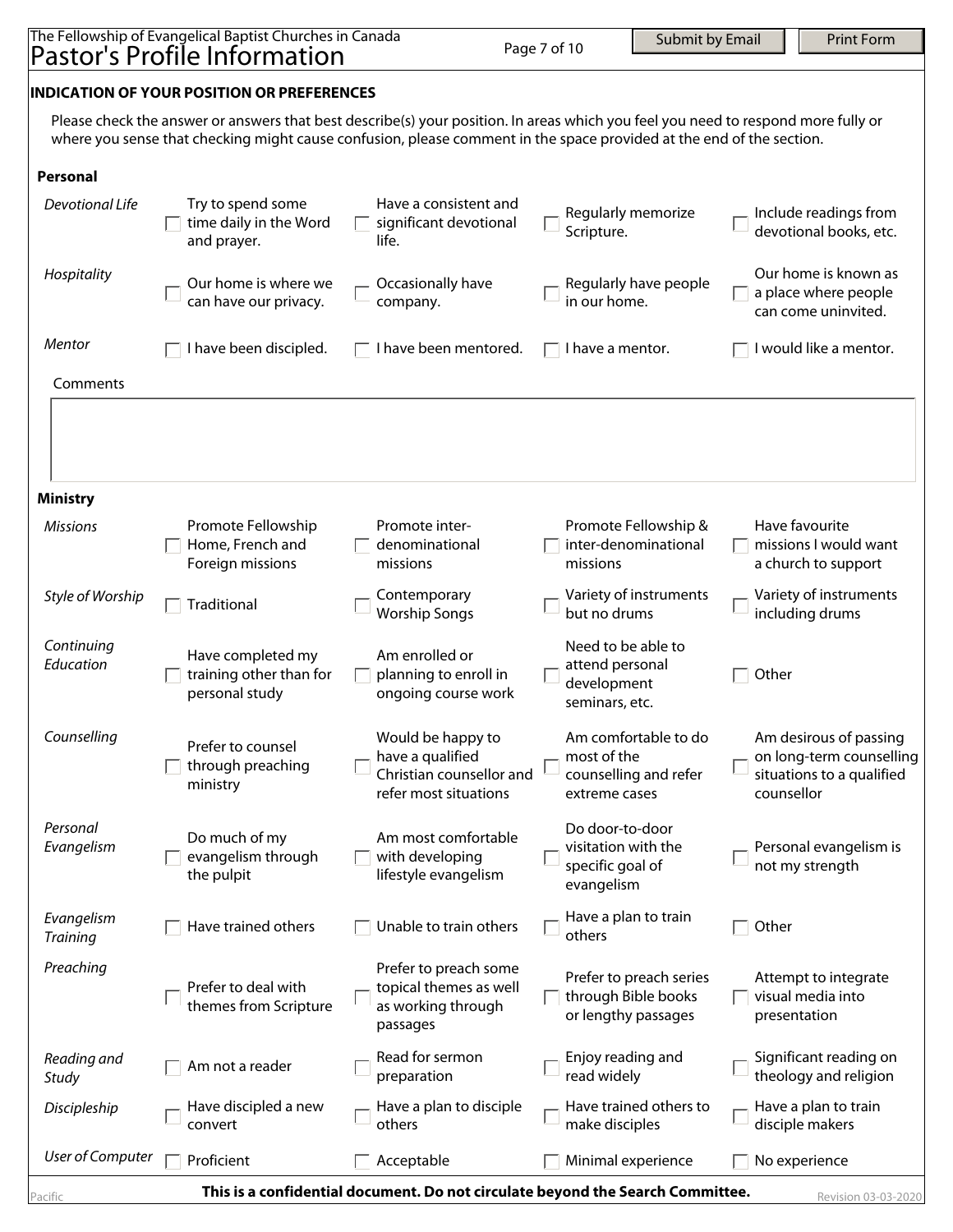|                          | The Fellowship of Evangelical Baptist Churches in Canada<br>Pastor's Profile Information |                                                                    | Page 8 of 10 |                                  | Submit by Email                                  |      | <b>Print Form</b>                              |
|--------------------------|------------------------------------------------------------------------------------------|--------------------------------------------------------------------|--------------|----------------------------------|--------------------------------------------------|------|------------------------------------------------|
|                          |                                                                                          |                                                                    |              |                                  |                                                  |      |                                                |
| Time<br>Management       | Operate on a flexible<br>schedule, generally<br>$\mathbf{L}$<br>plan one week ahead      | Need identified time<br>for study that is not to<br>be interrupted |              |                                  | Work on the basis of a<br>written long term plan |      | Record and analyze<br>use of time              |
| Visitation               | Not a high priority,<br>others can be trained<br>to do it                                | Visit the sick and<br>elderly                                      |              | plan that includes<br>visitation | Visit contacts, have a                           | year | Try to visit all the<br>church families once a |
| Comments                 |                                                                                          |                                                                    |              |                                  |                                                  |      |                                                |
|                          |                                                                                          |                                                                    |              |                                  |                                                  |      |                                                |
|                          |                                                                                          |                                                                    |              |                                  |                                                  |      |                                                |
|                          |                                                                                          |                                                                    |              |                                  |                                                  |      |                                                |
|                          | Please describe in a few sentences your experience in these areas:                       |                                                                    |              |                                  |                                                  |      |                                                |
| Style of Leadership      |                                                                                          |                                                                    |              |                                  |                                                  |      |                                                |
|                          |                                                                                          |                                                                    |              |                                  |                                                  |      |                                                |
|                          |                                                                                          |                                                                    |              |                                  |                                                  |      |                                                |
|                          |                                                                                          |                                                                    |              |                                  |                                                  |      |                                                |
|                          | Experience working in a team environment                                                 |                                                                    |              |                                  |                                                  |      |                                                |
|                          |                                                                                          |                                                                    |              |                                  |                                                  |      |                                                |
|                          |                                                                                          |                                                                    |              |                                  |                                                  |      |                                                |
|                          |                                                                                          |                                                                    |              |                                  |                                                  |      |                                                |
|                          | Experience working with a church Board                                                   |                                                                    |              |                                  |                                                  |      |                                                |
|                          |                                                                                          |                                                                    |              |                                  |                                                  |      |                                                |
|                          |                                                                                          |                                                                    |              |                                  |                                                  |      |                                                |
|                          |                                                                                          |                                                                    |              |                                  |                                                  |      |                                                |
| Developing other leaders |                                                                                          |                                                                    |              |                                  |                                                  |      |                                                |
|                          |                                                                                          |                                                                    |              |                                  |                                                  |      |                                                |
|                          |                                                                                          |                                                                    |              |                                  |                                                  |      |                                                |
|                          |                                                                                          |                                                                    |              |                                  |                                                  |      |                                                |
|                          |                                                                                          |                                                                    |              |                                  |                                                  |      |                                                |
|                          |                                                                                          |                                                                    |              |                                  |                                                  |      |                                                |
|                          |                                                                                          |                                                                    |              |                                  |                                                  |      |                                                |
|                          |                                                                                          |                                                                    |              |                                  |                                                  |      |                                                |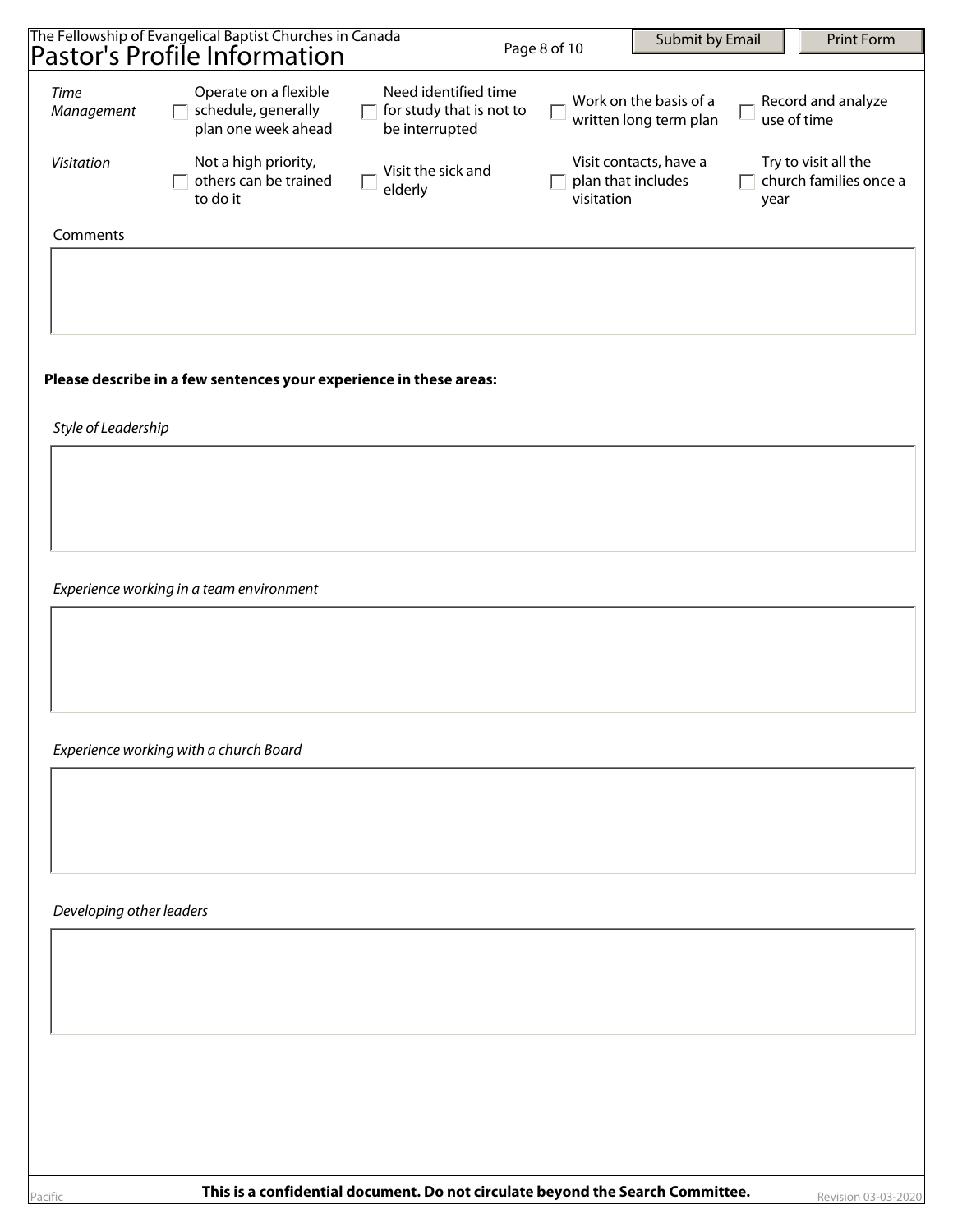| The Fellowship of Evangelical Baptist Churches in Canada |              |
|----------------------------------------------------------|--------------|
| Pastor's Profile Information                             | Page 9 of 10 |

# **PERSONAL AND FINANCIAL INTEGRITY**

**To protect your privacy, you do not need to answer here** but be prepared to answer in an interview. The experience of many years shows that there are pastors who fail when in the place of ministry. Some have had to resign because of an **"unguarded place"** in their personal life. As pastors are called to make disciples of Christ, they must be examples of personal godliness and consistent discipleship. Therefore, these questions are of a personal nature, but justifiably so:

Are there present of past issues in your life that might prohibit or inhibit a call to a local church in the Fellowship? If yes, explain.

In your previous ministries have you had any situations that resulted in a church taking a vote of confidence? If yes, explain.

Have you ever been convicted or pled guilty for any charge under the Criminal Code for which you have not been pardoned? If yes, explain.

Would you consent to a criminal check if it was requested by the church or the Fellowship?  $\bigcirc$  Yes  $\bigcirc$  No

Do you or your family have any major medical needs or conditions which may affect your ability to carry out our ministry? If yes, explain.

# **USE AND RELEASE OF THIS PROFILE**

I would like this profile to be circulated to the Fellowship Regional Directors and Advisory Committees for use with local churches in the following geographical areas:

 $\Box$  Fellowship Atlantic (NS, NB, NL, PE)

 $\Box$  Fellowship Prairies (AB, SK, MB, NT, NU)

 $\Box$  AEBEQ (QC & Francophone ON, NB)

 $\Box$  FEB Central (ON & Anglophone QC)

 $\Box$  Fellowship Pacific (BC, YT)

I hereby grant permission for this profile and all related information to be released to search committees, according to the discretion of the Fellowship personnel, whether elected or employed. I certify the truthfulness of all the information in this profile.

**I acknowledge and accept that Fellowship Pacific is under no obligation to provide this form to a church, and that they may refuse to make this form available to any church or all churches in their sole discretion.**